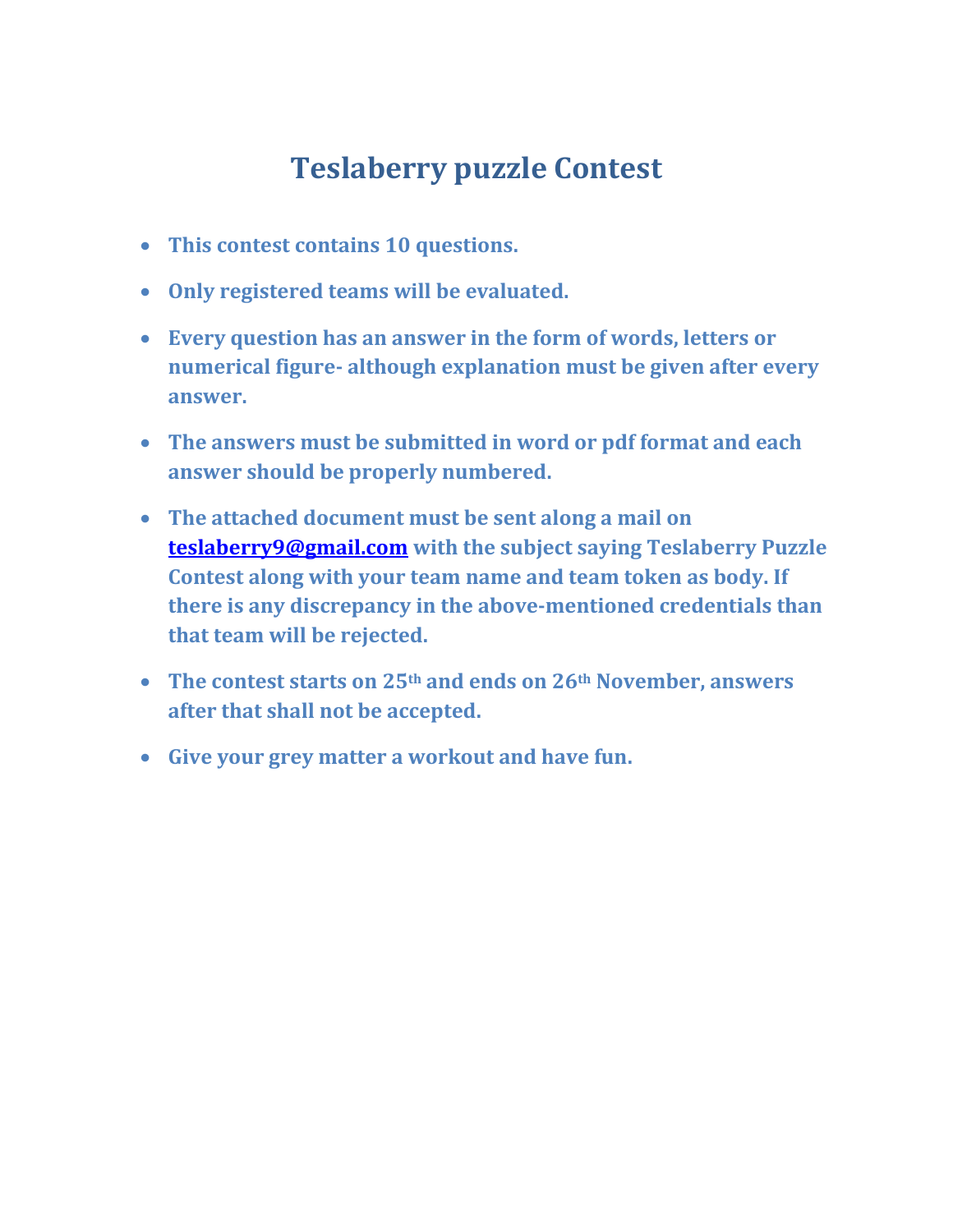1. Fill in the missing number



2. One day three Greek philosophers settled under the shade of an olive tree, opened a bottle of Retsina, and began a lengthy discussion of the Fundamental Ontological Question: Why does anything exist? After a while, they began to ramble. Then, one by one, they fell asleep.

While the men slept, three owls, one above each philosopher, completed their digestive process, dropped a present on each philosopher's forehead, the flew off with a noisy "hoot."

Perhaps the hoot awakened the philosophers. As soon as they looked at each other, all three began, simultaneously, to laugh. Then, one of them abruptly stopped laughing. Why?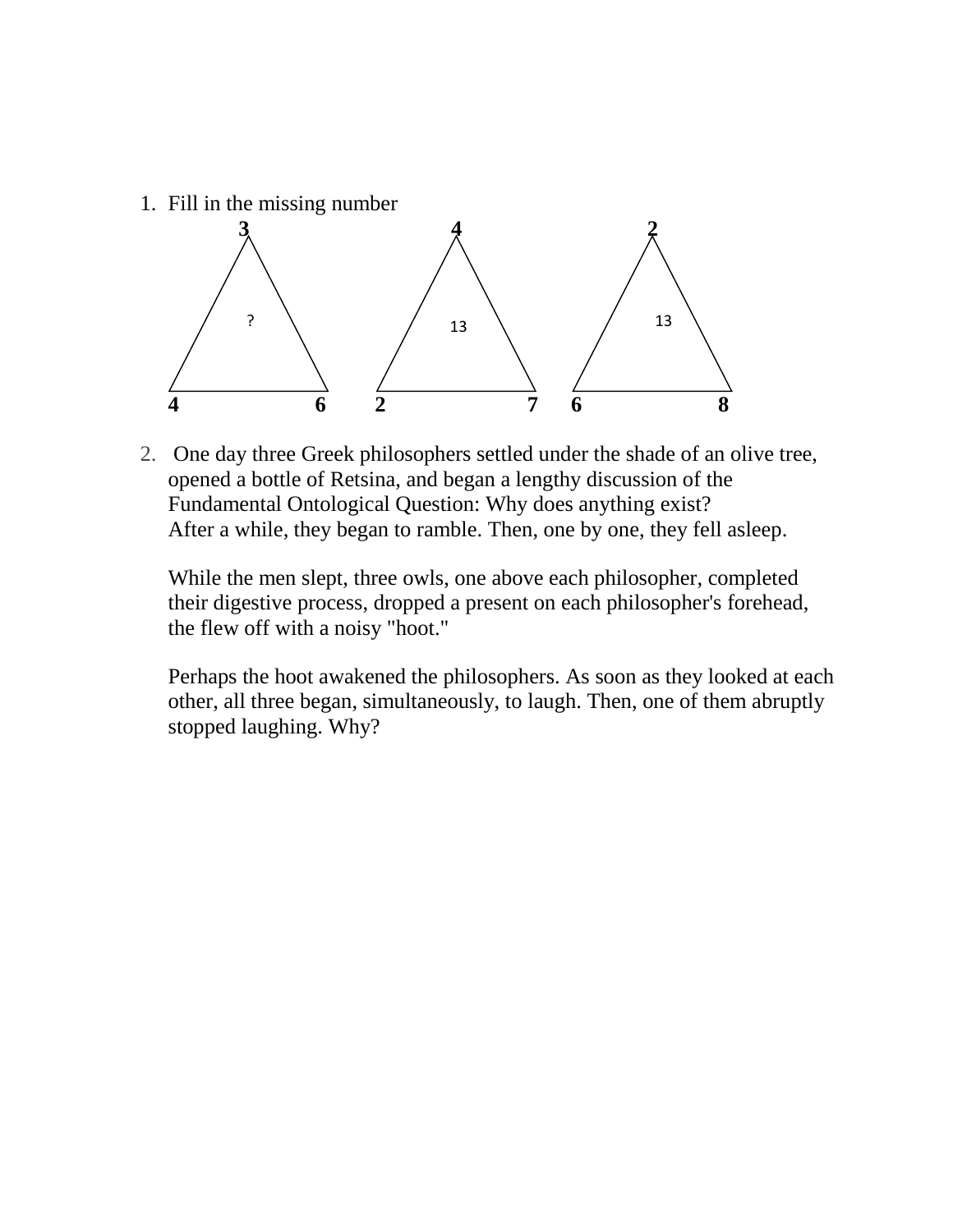| $\overline{\mathsf{J}}$ | $\mathbf{F}$ | M                         | $\bf A$ |
|-------------------------|--------------|---------------------------|---------|
| $\mathbf D$             | S            | $\bf A$                   | M       |
| $ \mathbf{N} $          | S            | $\boldsymbol{\mathsf{W}}$ | J       |
| ( )                     | S            | A                         |         |

3. Look at the letters carefully and workout what they represent.

4. When Einstein wrote this riddle he apparently said that 98% of the world would not be able to solve it:

There are 5 houses in five different colours.

In each house lives a person with a different nationality.

These five owners drink a certain type of beverage, smoke a certain brand of cigar and keep a certain pet.

No owners have the same pet, smoke the same brand of cigar or drink the same beverage.

## The question is: **Who owns the fish?**

## **Hints:**

The Brit lives in the red house

The Swede keeps dogs as pets

The Dane drinks tea

The green house is on the left of the white house

The green house's owner drinks coffee

The person who smokes Pall Mall rears birds

The owner of the yellow house smokes Dunhill

The man living in the centre house drinks milk

The Norwegian lives in the first house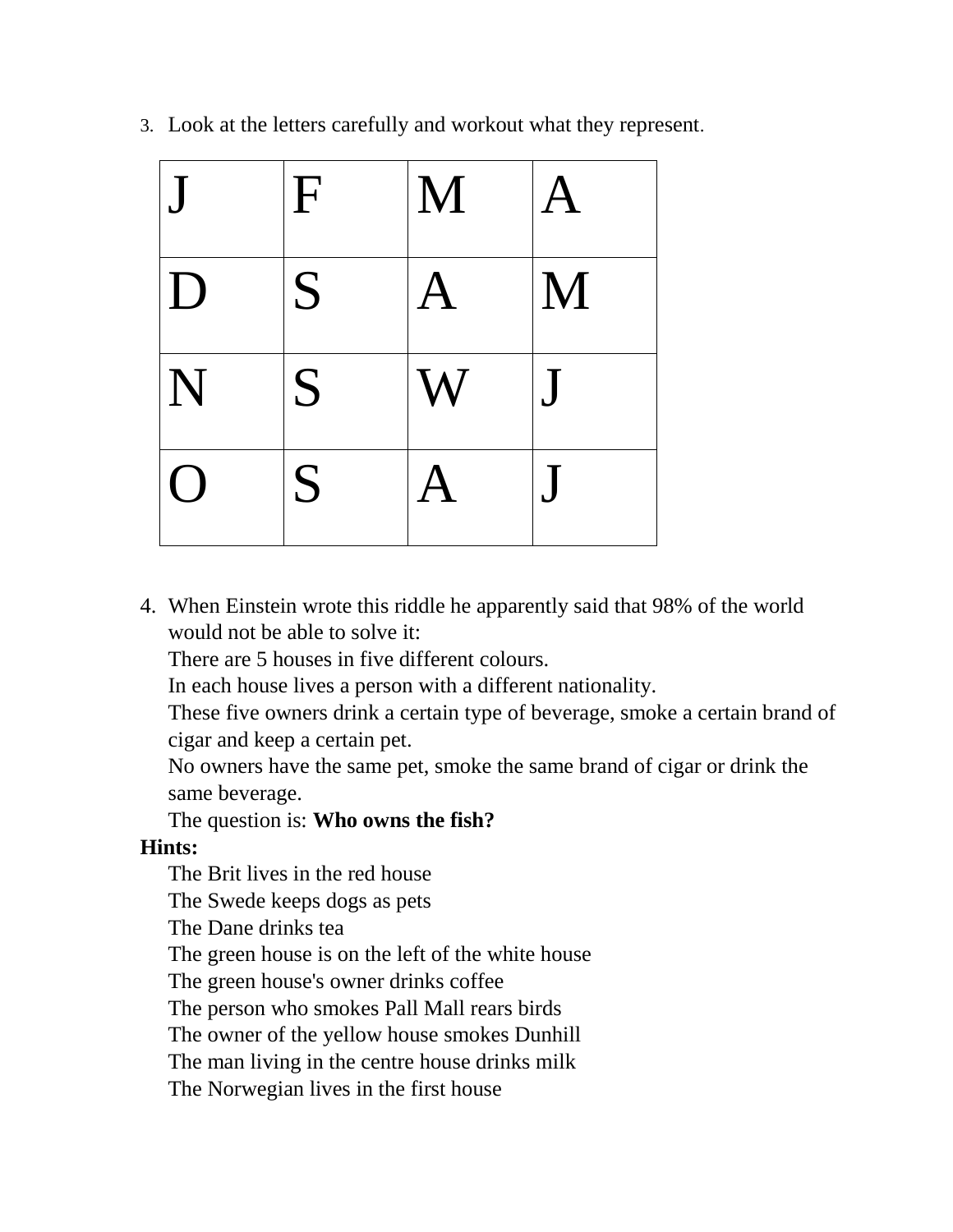The man who smokes blends lives next to the one who keeps cats The man who keeps horses lives next to the man who smokes Dunhill The owner who smokes BlueMaster drinks beer The German smokes Prince The Norwegian lives next to the blue house The man who smokes blend has a neighbour who drinks water

- 5. "Three gods A, B, and C are called, in no particular order, True, False, and Random. True always speaks truly, False always speaks falsely, but whether Random speaks truly or falsely is a completely random matter. Your task is to determine the identities of A, B, and C by asking three yes-no questions; each question must be put to exactly one god. The gods understand English, but will answer all questions in their own language, in which the words for yes and no are da and ja, in some order. You do not know which word means which."
- 6. You are in an empty room with a transparent glass of water. The glass is a right cylinder and appears to be half full. How can you accurately figure out whether the glass is half full, more than half full, or less than half full? You have no rulers or writing utensils.
- 7. The teacher decided to set his pupils an unusual test. He presented them a wooden box with a lid. Then he said, "There is something that I could put in this box that would make it lighter. In fact, the more of these things I would put in, the lighter it would become. Also, how many of these things I put in, the box remains empty". What are these things?
- 8. Ten people land on a deserted island. There they find lots of coconuts and a monkey. During their first day they gather coconuts and put them all in a community pile. After working all day, they decide to sleep and divide them into ten equal piles the next morning.

That night one castaway wakes up hungry and decides to take his share early. After dividing up the coconuts he finds he is one coconut short of ten equal piles. He also notices the monkey holding one more coconut. So he tries to take the monkey's coconut to have a total evenly divisible by 10. However, when he tries to take it the monkey conks him on the head with it and kills him.